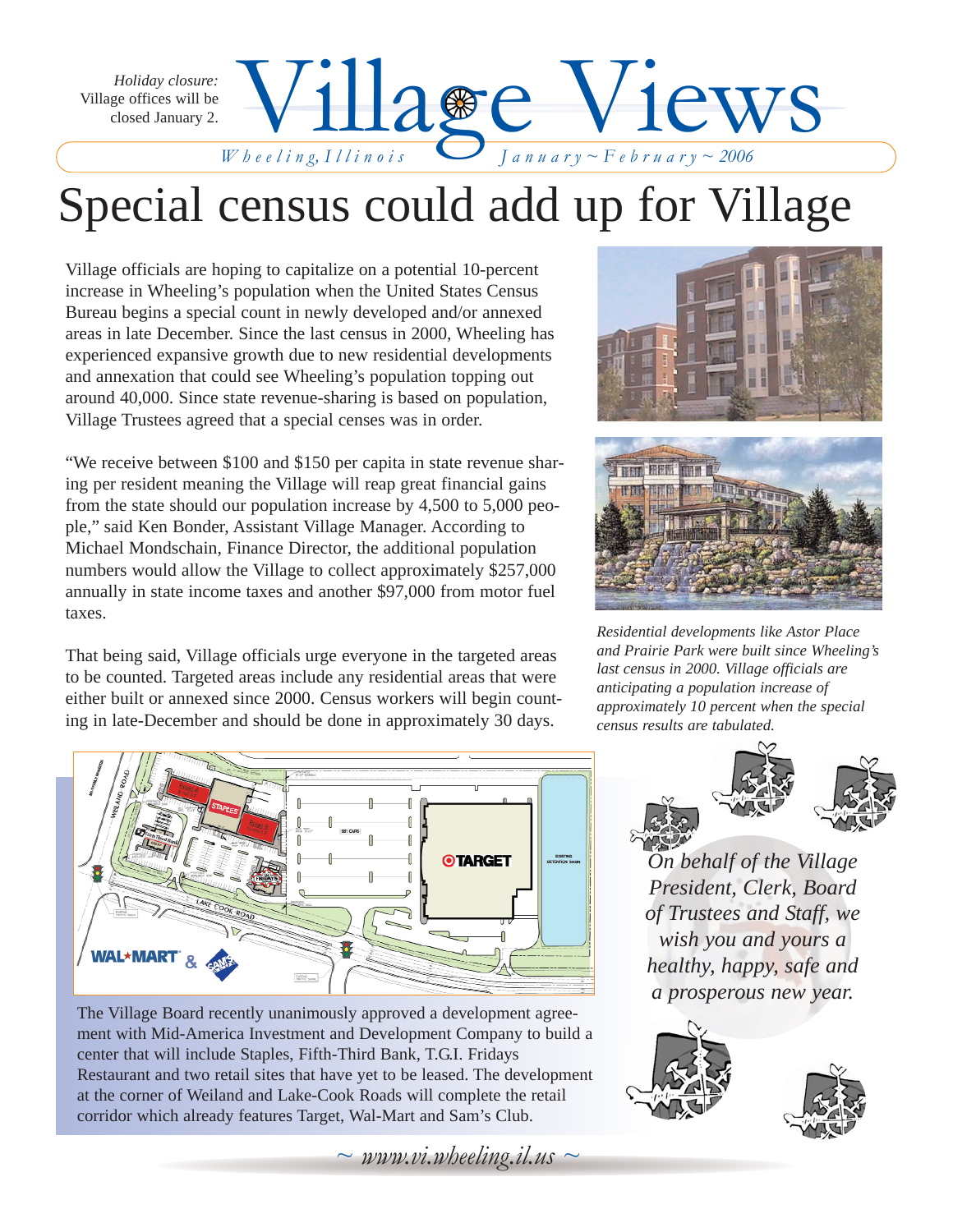# Village officials address flu questions

Lately, there has been a lot of news media coverage regarding the chance of a global outbreak of avian or 'bird' flu. At this time, there is no direct threat to the general public, since the virus that causes avian flu cannot be transmitted from one human to another. However, there is always the chance that this virus will mutate and could eventually then be transmitted between humans. It is due to this potential threat that world-wide health organizations, federal and state governments, and even the Village of Wheeling are working on emergency preparedness plans to deal with a possible pandemic flu outbreak.

Steps that you can take to minimize the potential for a major flu outbreak or just being severely affected by "seasonal flu" are:

Wash hands often and thoroughly. Wash them before and after eating, preparing, or serving food. After using the toilet or changing diapers. After handling any items soiled with bodily fluids. After coughing, sneezing, or blowing of the nose. Wash hands after playing with or caring for pets. After playing outside or touching items in public places. When washing hands, scrub all parts with soap and water for a minimum of 30 seconds - to help remember how long to scrub, silently recite the song 'Happy Birthday' or count to 30. Use alcohol-based hand gels to clean hands, when soap and water is not available.

Cover mouth and nose, when coughing and/or sneezing. When possible, cough and/or sneeze into a disposable tissue and then discard the tissue in the trash. As an alternative, cough and/or sneeze into the crook of the elbow to avoid releasing bacteria and viruses into the open.

Avoid touching eyes, nose, and/or mouth, when hands are unclean. Viruses are easily admitted into the human body through these routes of entry.

Maintain a healthy condition. The more healthy the individual, the more resistant the individual usually is to many diseases.

Get a seasonal flu vaccine shot. Flu vaccines are highly recommended for individuals 65 years of age and older, infants between the ages of 6 months and 23 months, pregnant women, and individuals with chronic illnesses or depressed immune systems.

Individuals 65 years of age and older, as well as individuals with chronic illnesses or depressed immune systems, should get a pneumonia vaccine shot. This immunizations usually only needs to be given once in a lifetime. Consult your personal physician to find out if this vaccine is right for you.

Photo courtesy of Getty Images Photo courtesy of Getty Images

**Get Your Flu Shot** Todav!

our Health

Stay home, when not feeling well. This is very important for children enrolled in school, day care, or preschool, since personal hygiene habits are not always the best and flu generally spreads very fast among children in these environments. Rest, drink plenty of liquids (avoid alcohol since it actually dehydrates the body), and treat the general symptoms with over-the-counter medications. Do not give aspirin to children or teenagers without first consulting your personal physician.

Consult with a personal physician if flu symptoms continue for more than several days, progressively become worse over several days, or vomiting/diarrhea is resulting in severe dehydration. In rare cases, a physician may prescribe the use of anti-viral medications to treat the flu. Since the flu is a virus, it is not treated with antibiotics unless there are secondary health issues involved.

During the flu season, it is not uncommon for many people to come down with a case of "seasonal flu." In the vast majority of cases, the need for an ambulance and the use of paramedics is not necessary. Calling an ambulance in most cases involving the flu needlessly exposes the paramedics to the flu virus (i.e. increases their risk of becoming ill) and potentially delays emergency medical services to other residents with actual medical emergencies. Please restrict requests for an ambulance to those flu patients in need of hospitalization or who been affected by severe secondary health issues.

For more information about avian flu, as well as seasonal flu, please visit: www.cdc.gov/flu/pandemic.

*2 ~ www.vi.wheeling.il.us ~ 2*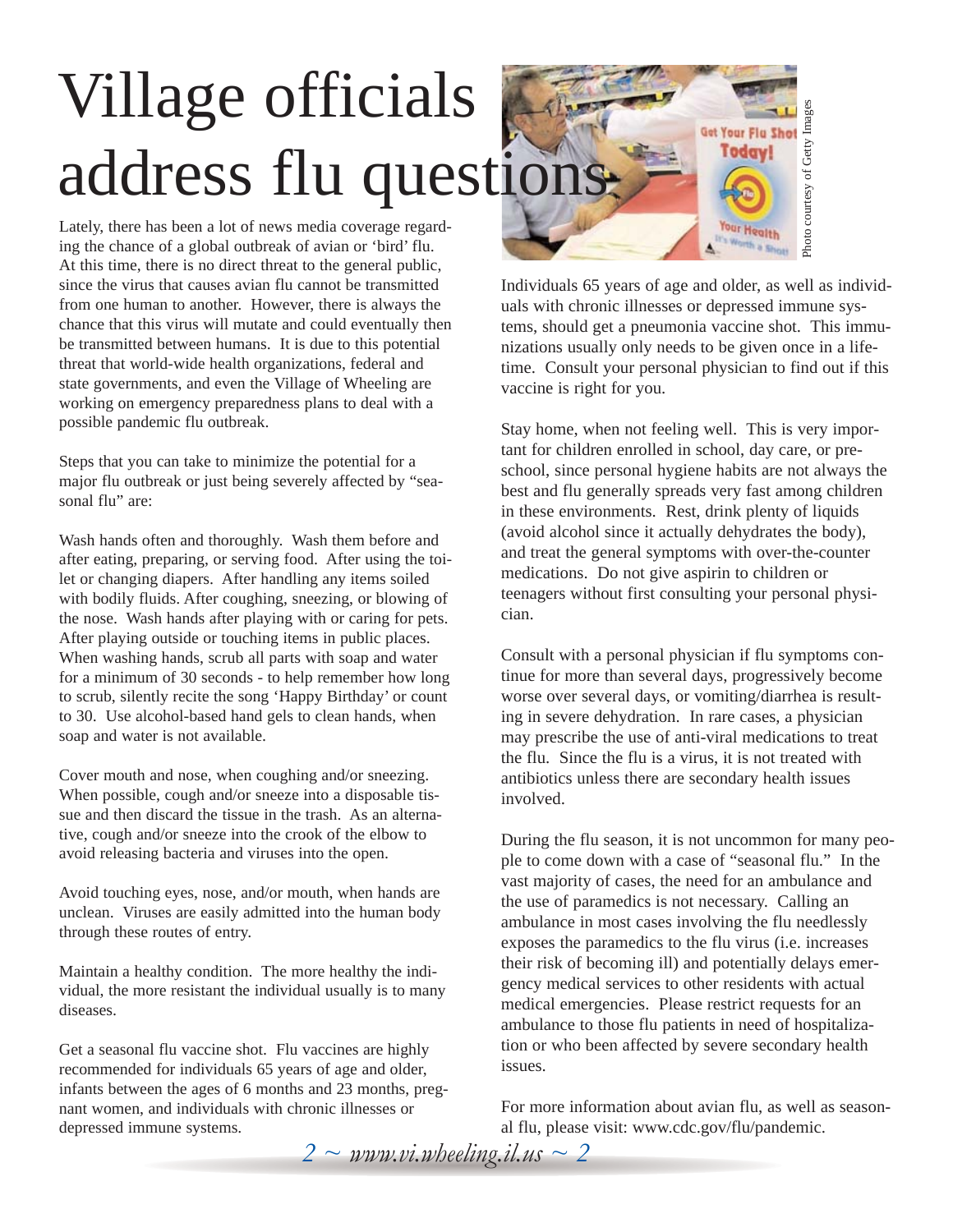## Wheeling Fire Department receives elite award

The Wheeling Fire Department was recently named a recipient of a Life Safety Achievement Award for 2004 by the Residential Fire Safety Institute (RFSI). The RFSI is a partnership of the United States Fire Administration, State Fire Marshals and various fire/safety agencies and organizations. For more than a decade, the Life Safety Achievement Award has recognized the local fire prevention activities that contribute to the reduction of lives lost in residential fires.

The Life Safety Award is based upon compliance with the following criteria:

> Documented fire prevention activities; Documented public education program; No documented fire deaths within the past calendar year.

Wheeling was one of 792 fire departments nationwide to be recognized and has received the Life Safety Award six of the last seven years. This award is a direct result of the department's public education programs, combined with a strong emphasis on code enforcement, that has created a fire safe culture within the community whose benefits are becoming more apparent each year.

"This award is the direct result of fire prevention efforts made by all members of the Wheeling Fire Department," said Keith MacIsaac, Fire Chief. "However, particular attention should be given to the specific efforts of the Fire Prevention Bureau, led by Fire Marshal Milt Lemke, and the Public Education Committee, led by Lt./Paramedic Bart Burns. These two groups have clearly had a profound impact on the relatively low fire incident rate experienced by the Village of Wheeling over the past decade."



Outreach efforts like 'Exit Drills in the Home Day' (EDITH) contributed to the fire department being awarded the Life Safety Achievement Award.



Community Service Officer Veronica Salazar waits with Giovanni Macias to have his gifts wrapped during the Wheeling Fire & Police Department's annual 'Shop with a Cop' event at Wal-Mart Wheeling's finest did their best S. Clause impersonations as they as they served as personal shopping guides for 26 deserving youths at the Wheeling Wal-Mart December 10. Using grants from the Police and Fire Benevolency Funds and Wal-Mart, each child received \$100 to purchase Christmas gifts for themselves and their families.

*3 ~ www.vi.wheeling.il.us ~ 3*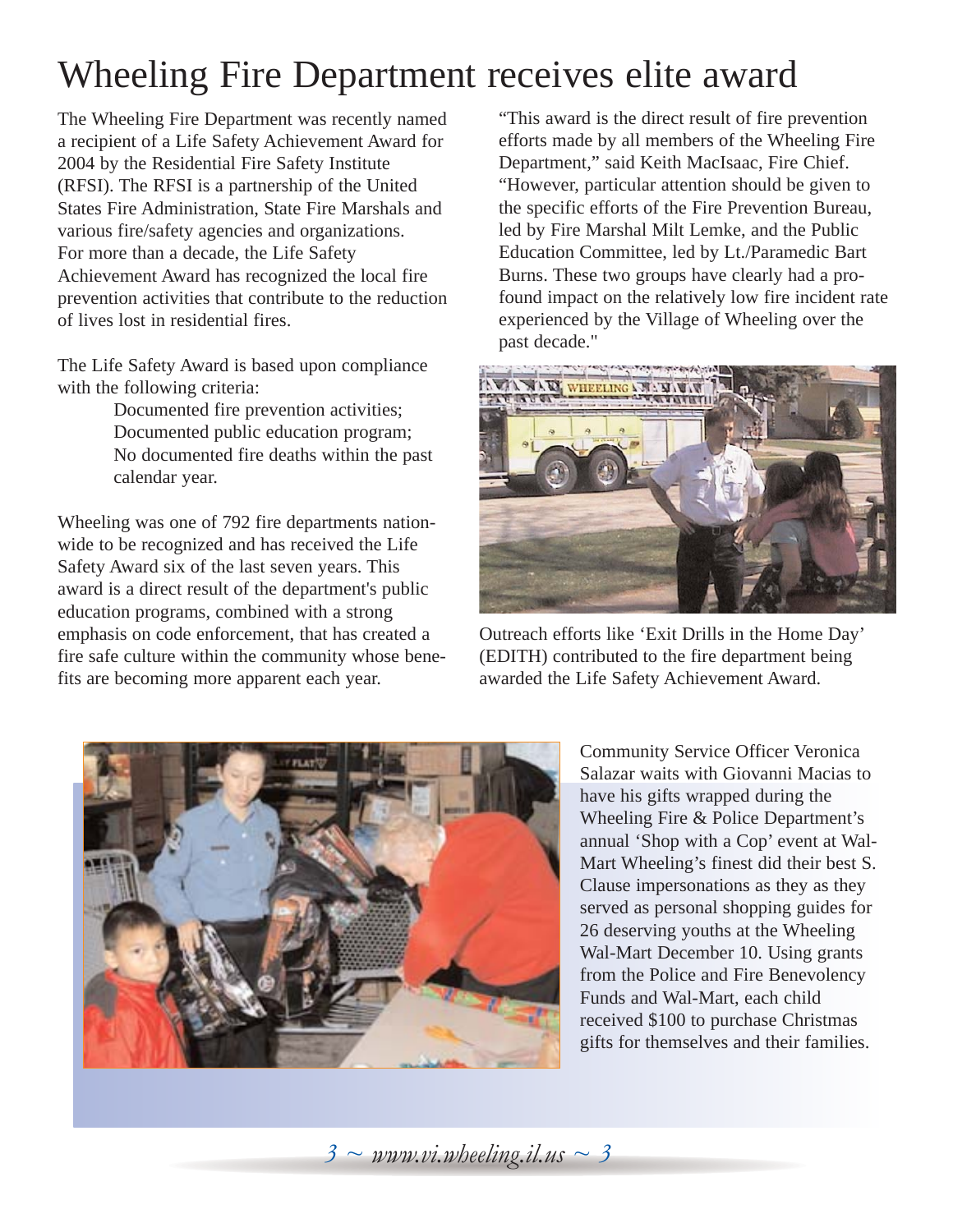## FD warns of potential 911 confusion with VoIP internet phone service



Many people are attracted into moving their telephone service to "Voice over Internet Protocol (VoIP)" due to its low cost. These services are offered by a wide variety of companies such as Vonnage, Verizon, and Covad to name a few. However, the Wheeling Fire and Police Departments want users to know of a potentially serious and dangerous flaw in this technology regarding 9-1-1 emergency service.

"Voice over Internet Protocol (VoIP)" is the latest means of providing inexpensive telephone service. By connecting some basic equipment purchased from any number of national electronic stores, you are able to telephone over any existing internet connection for a monthly fixed rate. Because the internet is an ever changing environment, no two telephone calls made using VoIP follow the same path. This allows subscribers of VoIP to use their equipment on computers from any location where an active internet connection exists. However, this changing and flexible environment does not tie a caller to a specific location the same as a hard-wired telephone does or to a stationary receiver tower that a cellular telephone does. As a result, 9-1-1 with a VoIP telephone account may or may not work.

When an individual signs up with a VoIP telephone provider, one of the steps of registration is to define an address or location where the individual wants their 9-1-1 calls to be routed to. With traditional telephone system (hard-wired and cellular) sophisticated national databases routes 9-1-1 calls to the appropriate emergency service providers. But with VoIP, the subscriber, not the location, determines who to call for 9-1-1 service. If the subscriber of the VoIP service moves or travels and takes their VoIP equipment with them, the location where 9-1-1 calls are routed does not automatically adjust. The subscriber is required to manually input new routing information in the VoIP telephone provider's database. This new routing information can then take up to 24 hours to be updated by the VoIP telephone provider. The risk to the subscriber is that should they call 9-1-1, their call may be routed to the emergency service providers whom were originally designated by the subscriber and not based upon their current geographic location. As an example, you live in Wheeling and initially set-up your VoIP telephone account to notify the Wheeling Fire and Police Departments, when you call 9-1-1. Later on, you move or take a trip with your VoIP equipment to Las Vegas, Nevada and you call 9-1-1. If you did not change your 9-1-1 routing information, your 9-1-1 call will be received by the Village of Wheeling and not the City of Las Vegas, Nevada. This will result in life-threatening delays in getting emergency service providers to you quickly.

If you are a VoIP telephone subscriber, there are a few steps you can take to prevent this from happening:

- 1. When setting up your VoIP telephone account, make sure to double check all data entered into the 9-1-1 routing screens for accuracy. Being off by even one number can result in 9-1-1 service being misrouted or not available.
- 2. If you move and take your VoIP telephone account with you, update your 9-1-1 routing information immediately after setting up your VoIP equipment at your new home. It is important to remember that changes to the vendor's database may take up to 24 hours before it is accurate.
- 3. When traveling for pleasure or business, do not rely on your VoIP telephone equipment for calling 9-1-1. Instead use a cellular telephone, since 9-1-1 routing will be automatically linked to a stationary receiver tower.

As VoIP telephone service expands and technology advances continue to be made, the concerns regarding 9-1-1 service with these types of telephone service will diminish. But for now, it is up to the consumer to take responsibility for making sure they have 9-1-1 service.

 $4 \sim \text{www.vi.}$ *wheeling.il.us*  $\sim 4$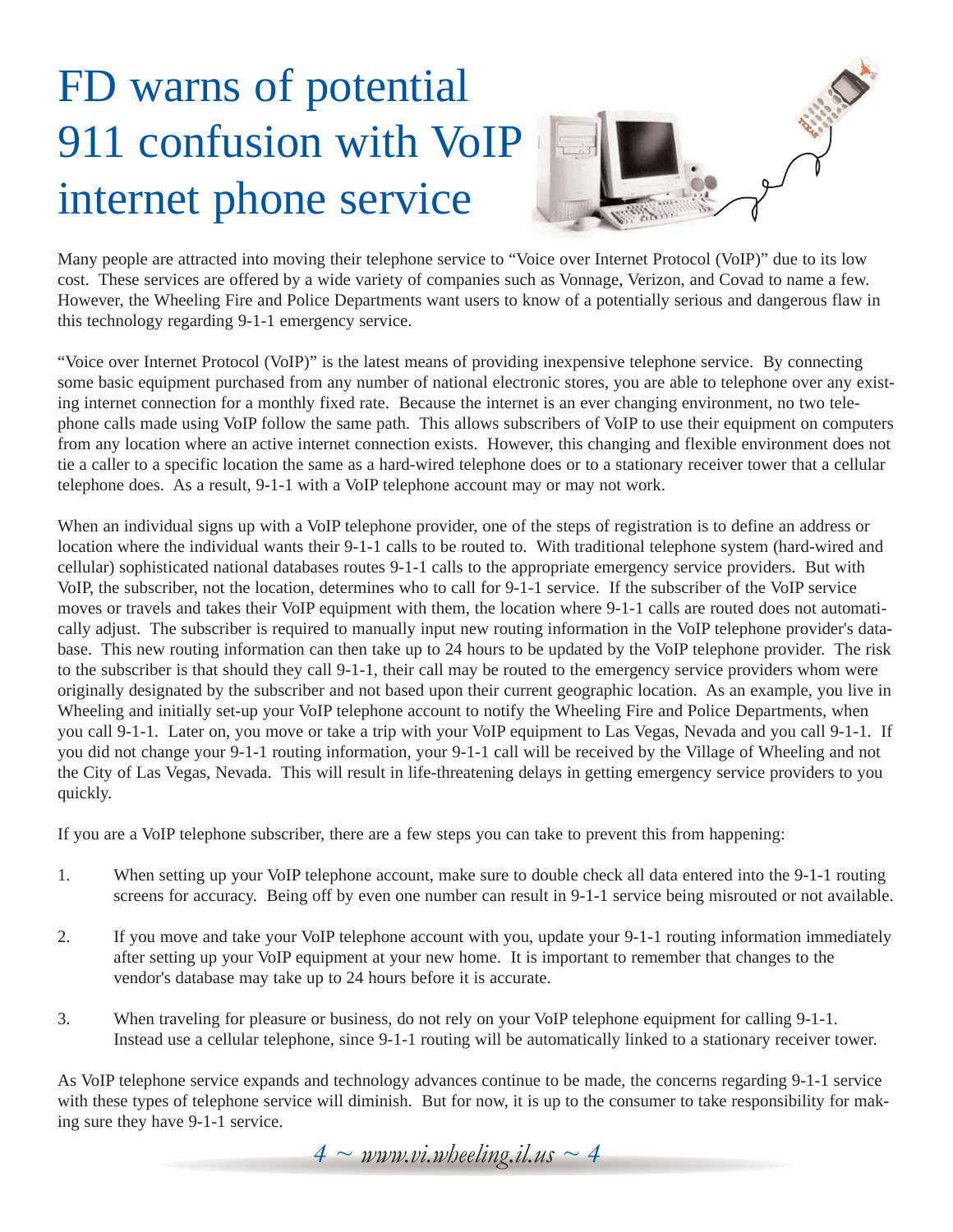## Pavilion Senior Center \* 199 N. First St. \* 847-459-2670



*The Pavilion Senior Center in Wheeling announces the following program that will be offered to area senior citizens. Anyone 55-years or older is welcome to join the activities or volunteer services to assist or share talents with others.*

### **AARP Safety Driver Program**

This program is offered from 9 a.m. to 1 p.m. Wednesdays, January 4th and 11th at the Pavilion Senior Center. Formerly known as "Defensive Driving," it is a two-part course directed by AARP volunteers. Successful completion will make you eligible for rate reduction on your car insurance depending upon your insurance carrier. You must attend both sessions to receive certification. Registration is limited. Call 847-459-2670 and send a check payable to AARP for \$10 in advance to guarantee your place in the class.

### **Senior Net Registration**

SeniorNet final registration for the first quarter of 2006 will be held from 9 to 11:30 a.m. Saturday, January 7. Classes start January 16th and end March 16th. Courses offered are: Basics, Introduction to Computers, Word Processing, Internet & E-mail, Database (Works) and Microsoft Works. The individual class fee is \$55 which includes all class materials. Membership in the national SeniorNet program is required. Fee \$40.00. In addition to classes, there will be Monday evening seminars from 6:30 to 8:30 p.m. Labs are 2 to 4 p.m. Tuesdays and 6:30 to 8:30 p.m. Thursdays. All classes are held at the Pavilion Senior Center. For further information call 847- 459-2670.

#### **Life Line Screening**

From 9 a.m. to 4 p.m. Tuesday, January 24, The Stroke Assessment Program of Alexian Brothers is sponsoring a day for Life Line Screening which consists of three parts (1) Stroke Screening/Carotid Artery, (2) Abdominal Aortic Aneurysm Screening and (3) Peripheral Arterial Disease Screening at the Pavilion Senior Center. Life Line

a day for Life Line Screening which consists of three parts (1) Stroke Screening/Carotid Artery, (2) Abdominal Aortic Aneurysm Screening and (3) Peripheral Arterial Disease Screening at the Pavilion Senior Center. Life Line Screening is America's leading provider of quality health screenings. These tests quickly detect arterial abnormalities which can cause disrupted blood flow. The screenings are fast, accurate, and available at an affordable rate. Pre-registration is required. Call 1-800-324-1851.

### **Sunshine Party**

The annual "Sunshine" Party sponsored by the Wheeling Jaycees will be from noom to 3 p.m. Saturday, January 28. Members will enjoy a delicious luncheon and entertainment by Hank Bogdala and his "Las Vegas"-Style Show. He will perform Songs from Broadway to Nashville and Old-Time Favorites as well. There is No Charge but reservations must be made at the desk.

#### **Ship (Medicare D) Appointments**

Julie Sabsay, Ship Representative, will be assisting seniors with the new Medicare D Prescription Program on Friday's from 1 to 3 p.m. Bring a list of Medicines you are currently taking and any pertinent information regarding premiums, annual deductibles and co-pays. Appointments are necessary.

#### **Lake Geneva Lunch & Sleigh Ride**

Enjoy a crisp, white winter day in Wisconsin for our "Lake Geneva Lunch & Sleigh Ride" from 9:30 a.m. to 3:30 p.m. Thursday, February 2. The trip includes the sleigh ride and lunch. Cost: \$45 - Code: 1336.

Thank

*The Wheeling Board of Health would like to thank everyone who participated in the Wheeling Community Blood Drive on November 9, 2005. There were 40 units of blood collected from the 47 individuals that attended the blood drive. We are very pleased with these results and look to continue to improve the turn out to these events.* 

You

*The Wheeling Board of Health would also like to thank Hackney's in Wheeling, Don Roth's, Wa Pa Ghetti's Pizza, Pita Inn and Bob Chinn's CrabHouse Restaurant for their donations to blood drive. Their support is greatly appreciated by everyone involved with the Wheeling Community Blood Drive.*

 $5 \sim$  *www.vi.wheeling.il.us*  $\sim$  5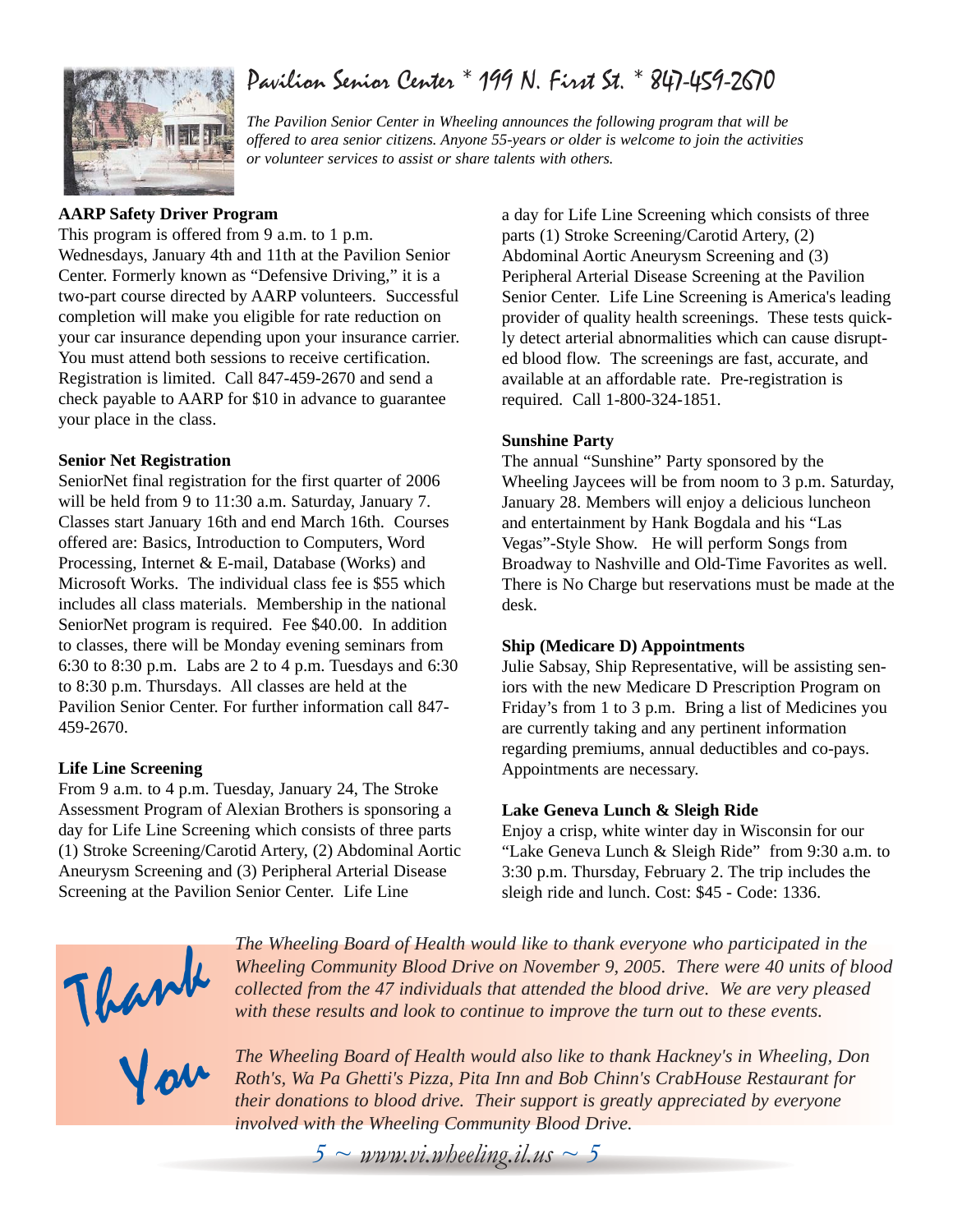## Engineering Department announces 2006 projects

The Engineering Department will be starting work this summer on the 2006 Water Main Replacement Program, the 2006 Street Maintenance Program and the 2006 New Sidewalk Program.

The water main replacement program will be in the Dunhurst 3 subdivision in 2006. The work includes replacement of existing 6-inch diameter thin-wall cast iron water mains with 8-inch diameter ductile iron water mains. Additionally, new 1 ½ inch service lines will be provided to every water user on the project. Affected residents are those residing on the following streets: South Merle Lane, East Merle Lane, West Green Drive, North Green Drive, Bernice Court, Isa Drive, Audrey Court

Street maintenance typically includes the milling and overlay of pavement surfaces, removal and replacement of deteriorated and broken curb and gutter, repair and adjustments of drainage structures, pavement patching, etc. Subdivisions tentatively scheduled for street maintenance this year include: Chelsea Cove, Kingsport Commons and Polo Run Units 1 & 2. Miscellaneous streets include Northgate Parkway and Ridgefield Lane. Funding permitting the Village may endeavor to pavement patch and repair Wheeling Road, from Palatine Road to Hintz Road.

New sidewalk construction is planned on Hintz Road from River Mills to Wolf Road; the frontages of 1385 Willis Avenue and 777 Wheeling Road; and IL RTE 83 - McHenry Road from Weiland Road to the Buffalo Grove.

# News You Can UseENS X

## COMMUTER PARKING RATE CHANGE

Effective January 1, 2006, the daily rate for parking cars at the village's commuter lots will increase from \$1.50 to \$1.75. To avoid having to deal with change every day, commuters can purchase debit cards (for \$35) that

can be used in the machines at the lots. The cards are good until used. Another option is to purchase a monthly pass (for \$31.25) which can then be displayed in the car. Debit cards and monthly passes are available for purchase at Village Hall, 255 West Dundee in Wheeling.

## CHRISTMAS TREE REMOVAL

Waste Management will collect Christmas trees for recycling the first two weeks in January. Trees will be picked up on your regularly scheduled yard waste pickup days. In order to be recycled, lights and tinsel must be removed. If you utilize a bag to remove the tree from your house, please remove the tree from the bag before placing it curbside.



## SNOW REMOVAL

The Village is not responsible for the majority of the major roadways utilized throughout the Village. The following streets are IDOT's responsibility to clear: Dundee Road, Milwaukee Ave., Palatine Road, Aptakisic Road, Elmhurst Road, McHenry Road, Wolf Road (Manchester N. to Milwaukee Ave. & S. of Marquardt). The following streets are Cook County's responsibility to clear: Lake Cook Road, Schoenbeck Road, Camp McDonald Road, Old Buffalo Grove Road, Wheeling Road (S. of Palatine), Hintz Road, Buffalo Grove Road, Weiland Road (83 to Lake Cook).

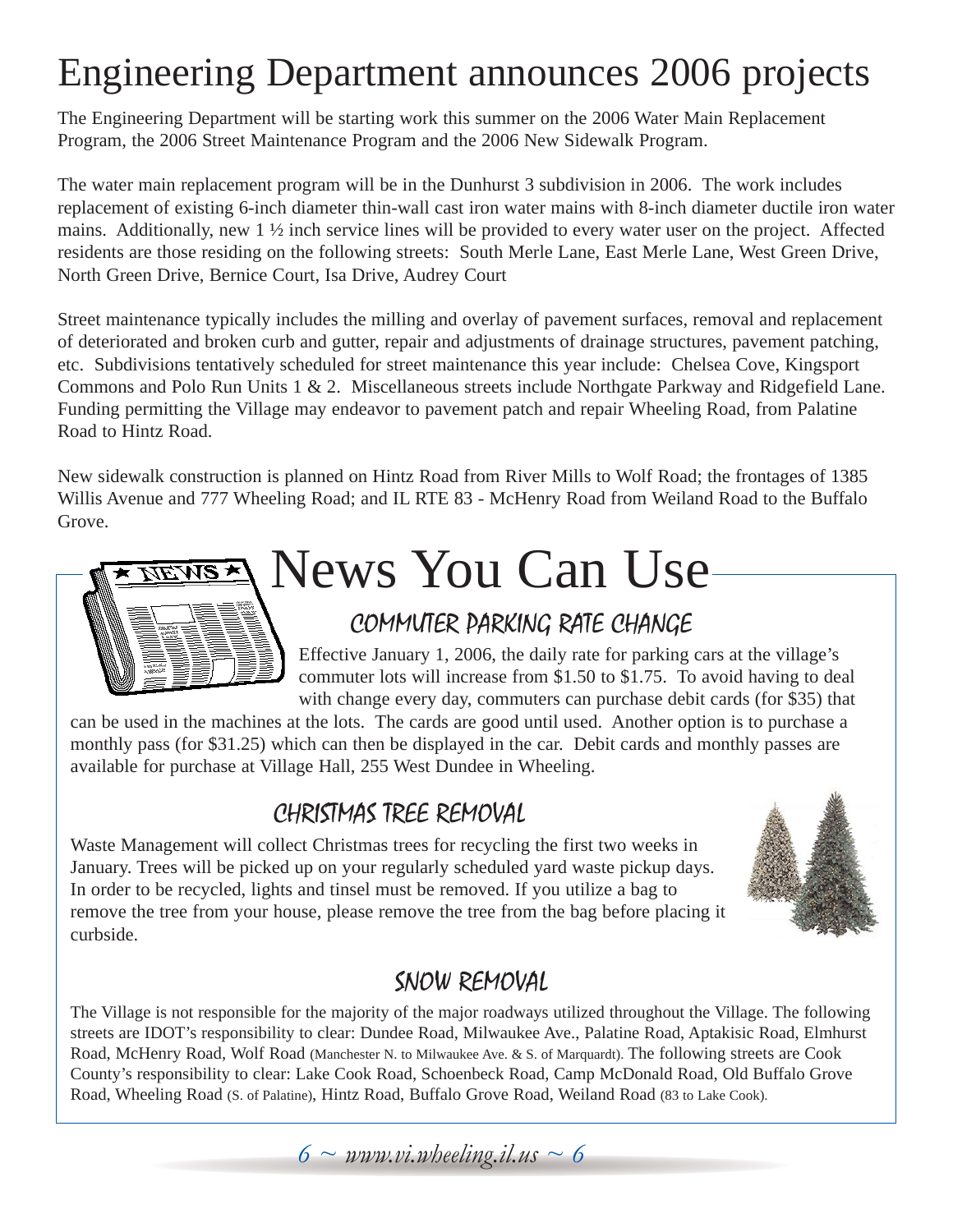## Help Keep Our Sidewalks Clean

Per Village Ord. 3453 § A, 2000: Ord. 619 § 1, 1960

Every owner, lessee, tenant, occupant or other person having charge or control of any premises shall, whenever there is a fall of snow, and by 10:00 a.m. on every morning thereafter, clear the sidewalks adjoining or abutting such premises, from snow and ice, and keep the same conveniently free therefrom. In the case where the snow and ice are so congealed as to not be removed without difficulty or injury to the pavement of the sidewalk, spread the same with sand, sawdust, salt, or other substance manufactured for the purpose of melting snow and ice.

| $S$ peak $T$                                                                                                                                                                                                                                                                                                                                                           | NAME: PHONE:                                                                               |
|------------------------------------------------------------------------------------------------------------------------------------------------------------------------------------------------------------------------------------------------------------------------------------------------------------------------------------------------------------------------|--------------------------------------------------------------------------------------------|
| This is your opportunity to com-<br>municate with Wheeling elected<br>officials and administrators.<br>Your advice, suggestions, ques-<br>tions and opinions are appreciat-<br>ed and will receive a response if<br>desired. Please complete this<br>form, detach and return to:<br>Village Manager<br>Village of Wheeling<br>255 W. Dundee Road<br>Wheeling, IL 60090 | (Inquiries and responses may be used for publication in future issues of 'Village Views.') |

## ATTEND PUBLIC MEETINGS

Residents are invited to attend public meetings of Village Boards and Commissions. Most meet in the Village Hall Councilroom unless otherwise noted here.

## Regularly Scheduled Meetings

Village Board - Every Tuesday, 7:30 p.m.

Plan Commission - 2nd & 4th Thursdays of the month, 7 p.m.

#### Board of Health -

4th Tuesday, every other month, 7 p.m.

### Human Rights Commission -

1st Tuesday of the month, 7:15 p.m., south half of Village Hall lunchroom.

#### Senior Citizens Commission - 3rd Monday of the month, 10 a.m., south half of Village Hall lunchroom

### Fire and Police Commission -

3rd Wednesday of the Month, 2 p.m., Fire Department Training Room

### Palwaukee Board of Directors -

3rd Wednesday each month, 6:30 p.m., Airport Offices, 1020 S. Plant Road.